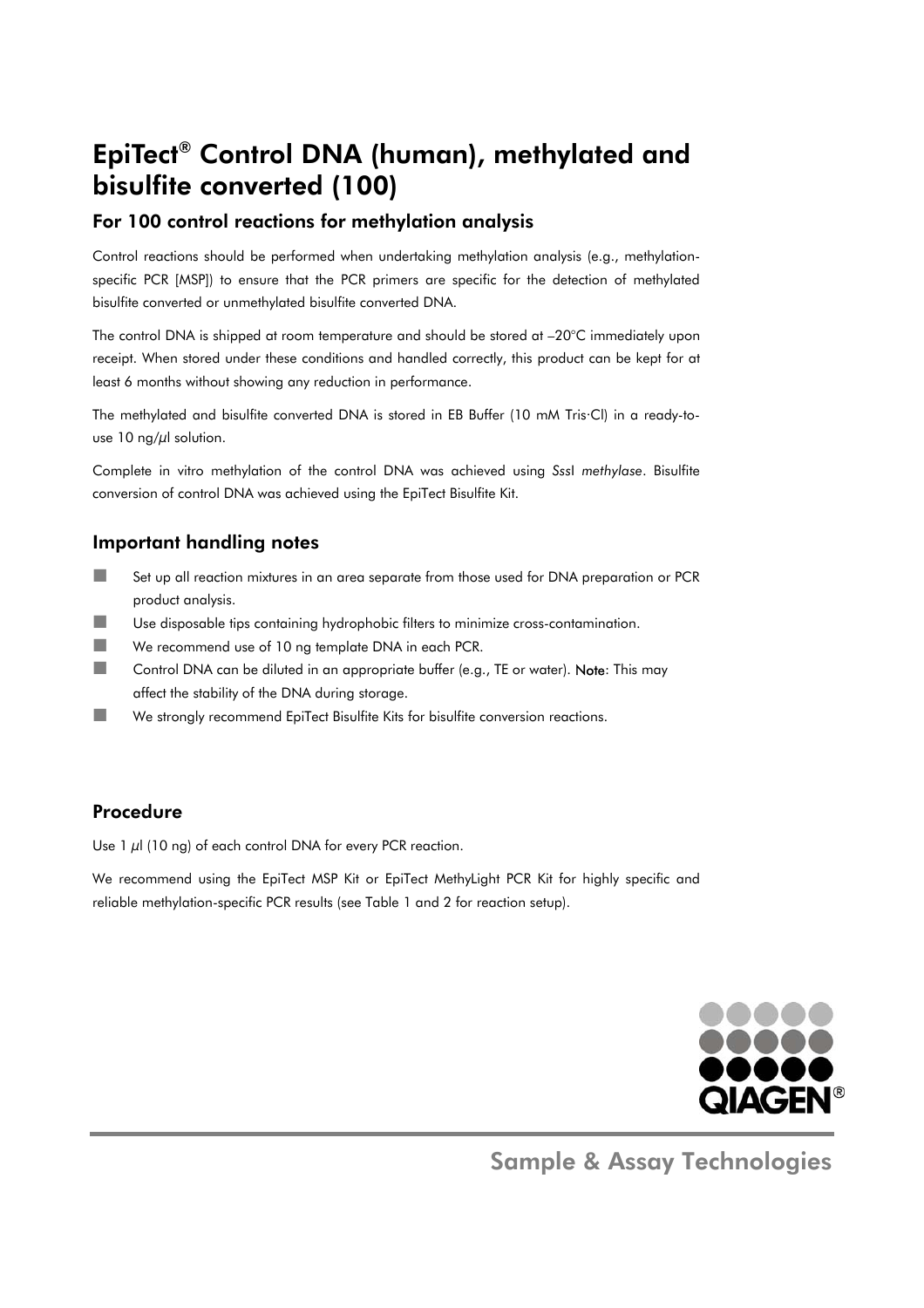#### Table 1. Reaction Setup Using EpiTect MSP Kit

| Component                     | Volume/reaction | <b>Final concentration</b> |
|-------------------------------|-----------------|----------------------------|
| <b>EpiTect Master Mix, 2x</b> | $25 \mu$        | 1x                         |
| <b>Diluted primer mix</b>     |                 |                            |
| Primer A*                     | variable        | 0.3–0.4 $\mu$ M            |
| Primer B*                     | variable        | 0.3–0.4 $\mu$ M            |
| RNase-free water              | variable        |                            |
| <b>Template DNA</b>           | $1 \mu l$       | 10 <sub>ng</sub>           |
| <b>Total volume</b>           | 50 $\mu$ l      |                            |

\* A final primer concentration of 0.3 – 0.4  $\mu$ M is optimal for most applications. However, for individual determination of best concentration, a primer titration from 0.2  $\mu$ M to 0.5  $\mu$ M can be performed.

Note: If smaller or larger reaction volumes are used, adjust the amount of each component accordingly.

| Component                         | Volume/50 $\mu$ l reaction | <b>Final concentration</b>                                                           |
|-----------------------------------|----------------------------|--------------------------------------------------------------------------------------|
| <b>Reaction mix</b>               |                            |                                                                                      |
| EpiTect MethyLight Master Mix, 2x | $25 \mu$                   | 1x                                                                                   |
| 10x primer-probe mix              | $5 \mu$                    | 0.4 $\mu$ M forward primer*                                                          |
|                                   |                            | 0.4 $\mu$ M reverse primer*                                                          |
|                                   |                            | 0.2 $\mu$ M probe (0.2 $\mu$ M of each when<br>using quantitative MethyLight Assays) |
| RNase-free water                  | variable                   |                                                                                      |
| <b>Template DNA</b>               | $1 \mu$                    | $\leq$ 100 ng/reaction                                                               |
| (added at step 4)                 |                            |                                                                                      |
| <b>Total volume</b>               | 50 $\mu$ l                 |                                                                                      |

#### Table 2. Reaction Setup Using EpiTect MethyLight PCR Kit

\* A final primer concentration of 0.4  $\mu$ M is optimal for most applications. However, for individual

determination of best concentration, a primer titration from 0.4  $\mu$ M to 0.6  $\mu$ M can be performed.

Note: If smaller or larger reaction volumes are used, adjust the amount of each component accordingly.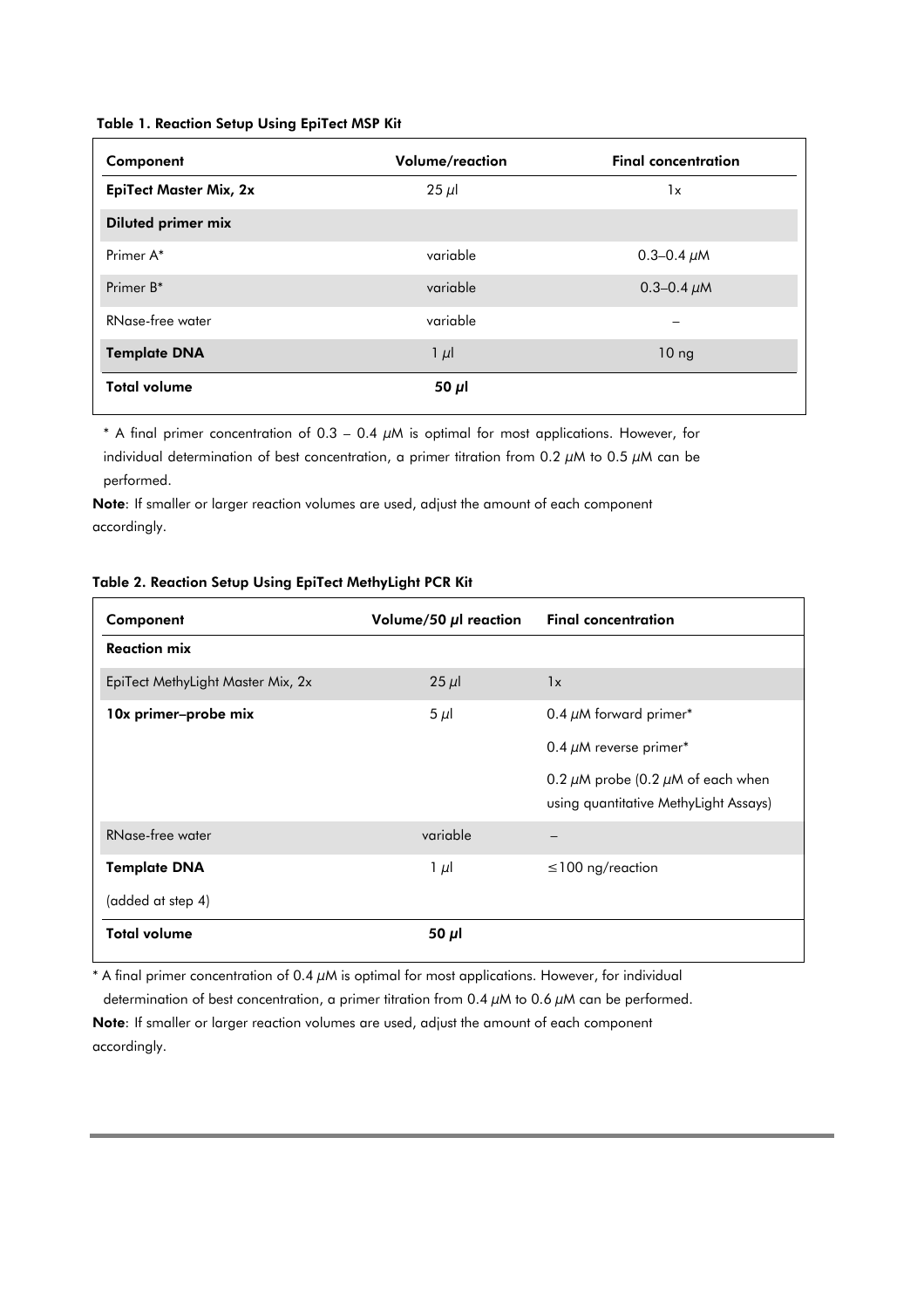| <b>Step</b>                    | Time            |                         | <b>Temperature Additional comments</b>                                           |
|--------------------------------|-----------------|-------------------------|----------------------------------------------------------------------------------|
| Initial PCR activation<br>step | 5 min           | 95 $\mathrm{^{\circ}C}$ | HotStarTaq Plus DNA Polymerase is activated by this<br>heating step              |
| 2-step cycling:                |                 |                         | Important: Optimal performance is only assured<br>using these cycling conditions |
| Denaturation                   | 15s             | 95 $\mathrm{^{\circ}C}$ |                                                                                  |
| Annealing/Extension            | 60 <sub>s</sub> | $60^{\circ}$ C          | Combined annealing/extension step with fluorescence<br>data collection           |
| Number of cycles               | $40 - 45$       |                         | The number of cycles depends on the amount of template<br><b>DNA</b>             |

### Table 3. Cycling conditions for methylation PCR analysis using TaqMan probes

# Ordering Information

| Product                                                                           | <b>Contents</b>                                                                                                                                         | Cat. no. |
|-----------------------------------------------------------------------------------|---------------------------------------------------------------------------------------------------------------------------------------------------------|----------|
| EpiTect Control DNA — for evaluation of PCR primers used for methylation analysis |                                                                                                                                                         |          |
| EpiTect Control DNA,<br>unmethylated (100)                                        | Unmethylated and bisulfite converted human control DNA for<br>100 control PCRs                                                                          | 59665    |
| EpiTect Control DNA (1000)                                                        | Unmethylated human control DNA for 1000 control PCRs                                                                                                    | 59568    |
| EpiTect PCR Control DNA Set<br>(100)                                              | Human control DNA set (containing both bisulfite converted<br>methylated and unmethylated DNA and unconverted<br>unmethylated DNA) for 100 control PCRs | 59695    |
| <b>Related products</b>                                                           |                                                                                                                                                         |          |
| methylation analysis                                                              | EpiTect Bisulfite Kit - for complete bisulfite conversion and cleanup of DNA for                                                                        |          |
| EpiTect Bisulfite Kit (48)                                                        | 48 EpiTect Bisulfite Spin Columns, Reaction Mix, DNA Protect<br>Buffer, Carrier RNA, Buffers                                                            | 59104    |
| EpiTect 96 Bisulfite Kit (2)                                                      | 2 x EpiTect Bisulfite 96-well Plates, Reaction Mix, DNA Protect<br>Buffer, Carrier RNA, Buffers                                                         | 59110    |